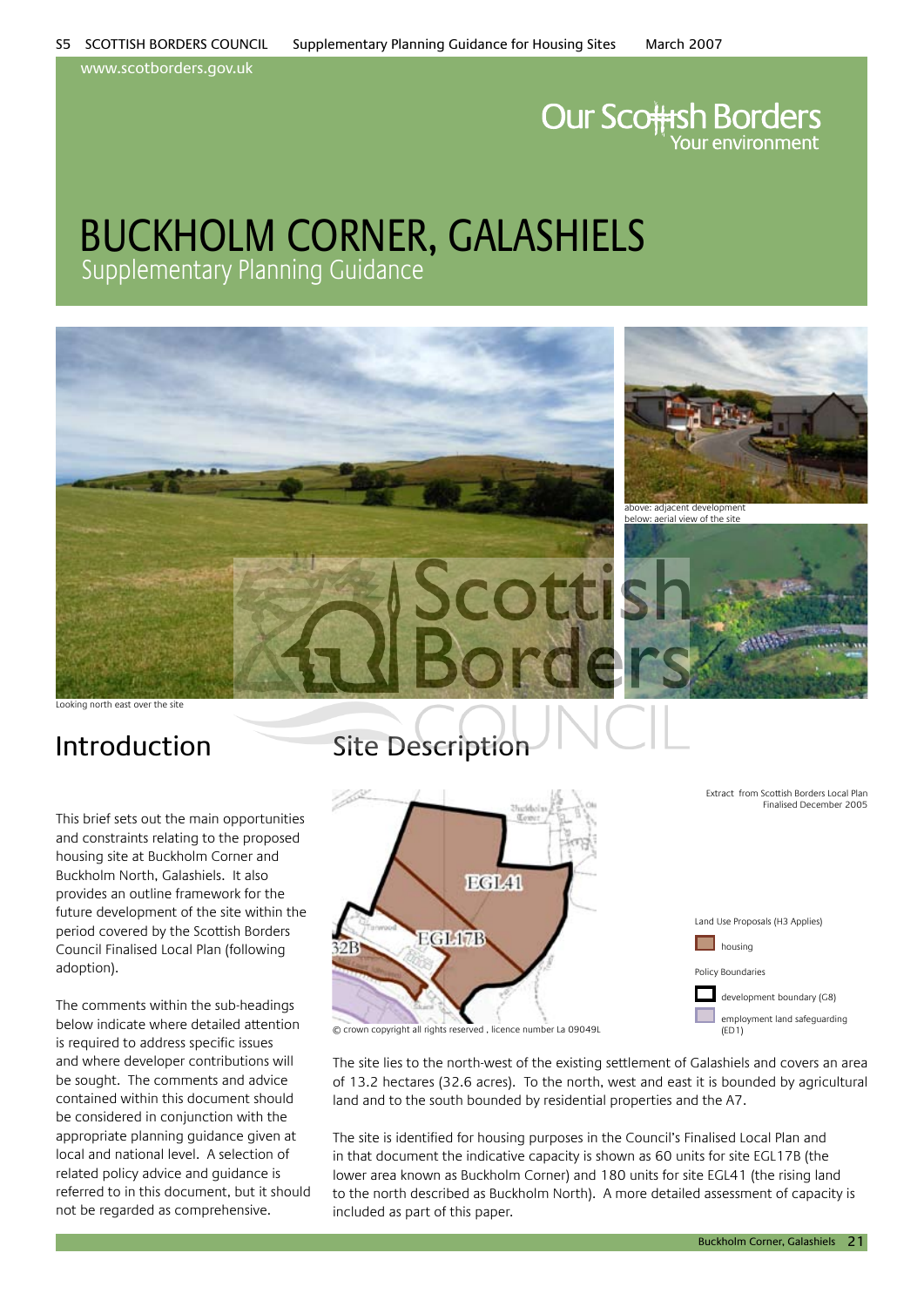### Development Vision

The aspiration for the site is that it should provide a high quality, sustainable mixed residential development on this exposed site which takes advantage of the excellent views over the surrounding landscape. At the same time, it is expected that great effort should be made to integrate the new development in the landscape, pay due regard to existing landscape features, provide a sheltered environment for the new houses and set out a landscape framework which will reduce the impact of the housing on the surrounding landscape.

### Constraints and **Opportunities**

Consultations and research have been carried out to establish likely constraints and requirements in terms of Local Plan policy, electricity, gas, water, drainage, access, flood prevention, biodiversity, archaeology and architectural and landscape heritage.

Consultation responses have been received from Scottish Power, National Grid (formerly Transco), SEPA, Scottish Water and Scottish Natural Heritage. Critical issues are summarised below. Certain constraints will require to be addressed through appropriate developer contributions, as indicated:

- Affordable housing: This will require to be provided under the provisions of Policy H1 and the Supplementary Planning Guidance on Affordable Housing (see Affordable Housing below).
- Education: Galashiels Secondary School will face severe capacity issues from 2013 onwards. Two primary schools now have severe capacity issues and four primary schools have no or inadequate playing field capacity; two new primary schools are required (see Developer Contributions below).
- Open space, landscaping and play facilities: these must be provided together with proposals for long term maintenance (see Developer Contributions below).
- Gas a National Grid gas main is available nearby.
- Access and transport see separate section below.
- Water and drainage see separate section below.

Developers are expected to take account of these comments, as may be



residential development in a strong landscaped environment

appropriate for the site development.

### Access and **Transport**

#### Rail:

Galashiels falls within an area identified for a contribution to the Waverley Railway Project (see Developer Contributions below).

### Road:

Road construction should not be conceived in isolation, but as an element in the overall design of the development.

The Council's 'Standards for Development Roads' should serve as a guide for the form of development on the site, but should be flexible enough so as not to inhibit the design of an innovative less car dominant layout which respects the landform and character of the area. The Council embraces the concepts of PAN 76 on 'New Residential Streets' which promotes an informal system of well connected streets with natural traffic calming (building lines, squares, shared road surfaces etc) built in and equal priority given to all transport modes such as passenger transport walking and cycling.

There should be a single access point to this site from the A7 as indicated on the Design Guidance Plan. It is recommended that the carriageway width would be a minimum of 5.5 metres

and include a right turning lane. In addition, consideration should be given to the creation of a pedestrian access into the existing adjacent development as shown on the Design Guidance Plan. Secure and convenient walking and cycling connections must be provided to local facilities and public transport access points. Traffic calming should be introduced as a self-enforcing measure to maintain vehicle speeds below 20 mph.

Where parking spaces are allocated to individual properties the provision requirement will be 2 parking spaces per dwelling unit (discounting garages) along with 25% visitor parking which should be provided in groups of at least 2 spaces and must be strategically located. For communal parking the provision requirement (including visitor parking) is 1.5 to 1.75 spaces per dwelling unit.

A Transport Assessment (TA) is required for developments of 50 or more dwelling units and may be sought for developments of between 25 and 49 units. The developer will be expected to pay for or contribute towards the cost of identified off-site transport work required as a result of the development and/or the cumulative effect of overall development.

SBC is to undertake a traffic study for Galashiels and the surrounding area to assess the impact of the Local Plan allocations on the road network and to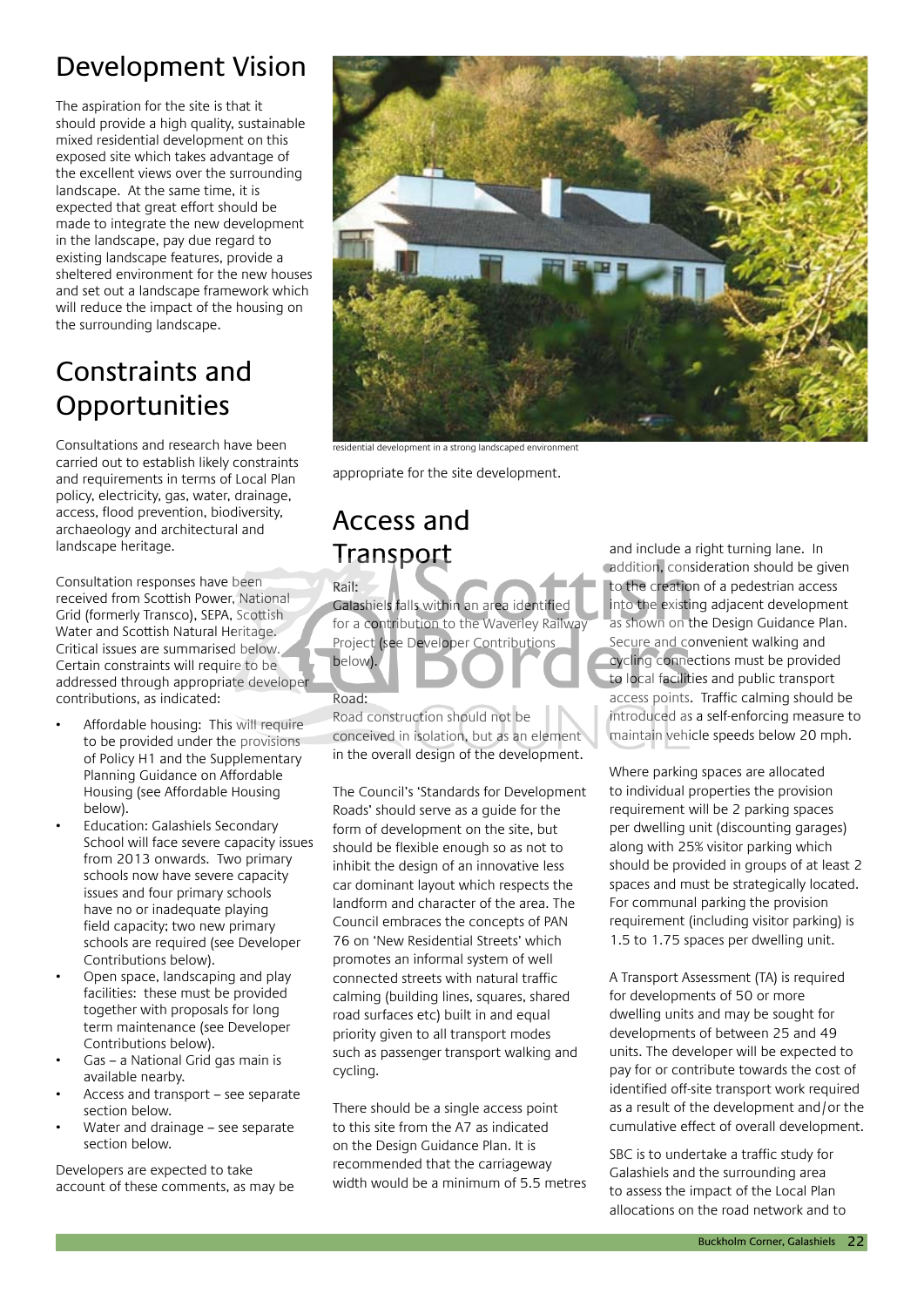**fig 1 - design guidance**

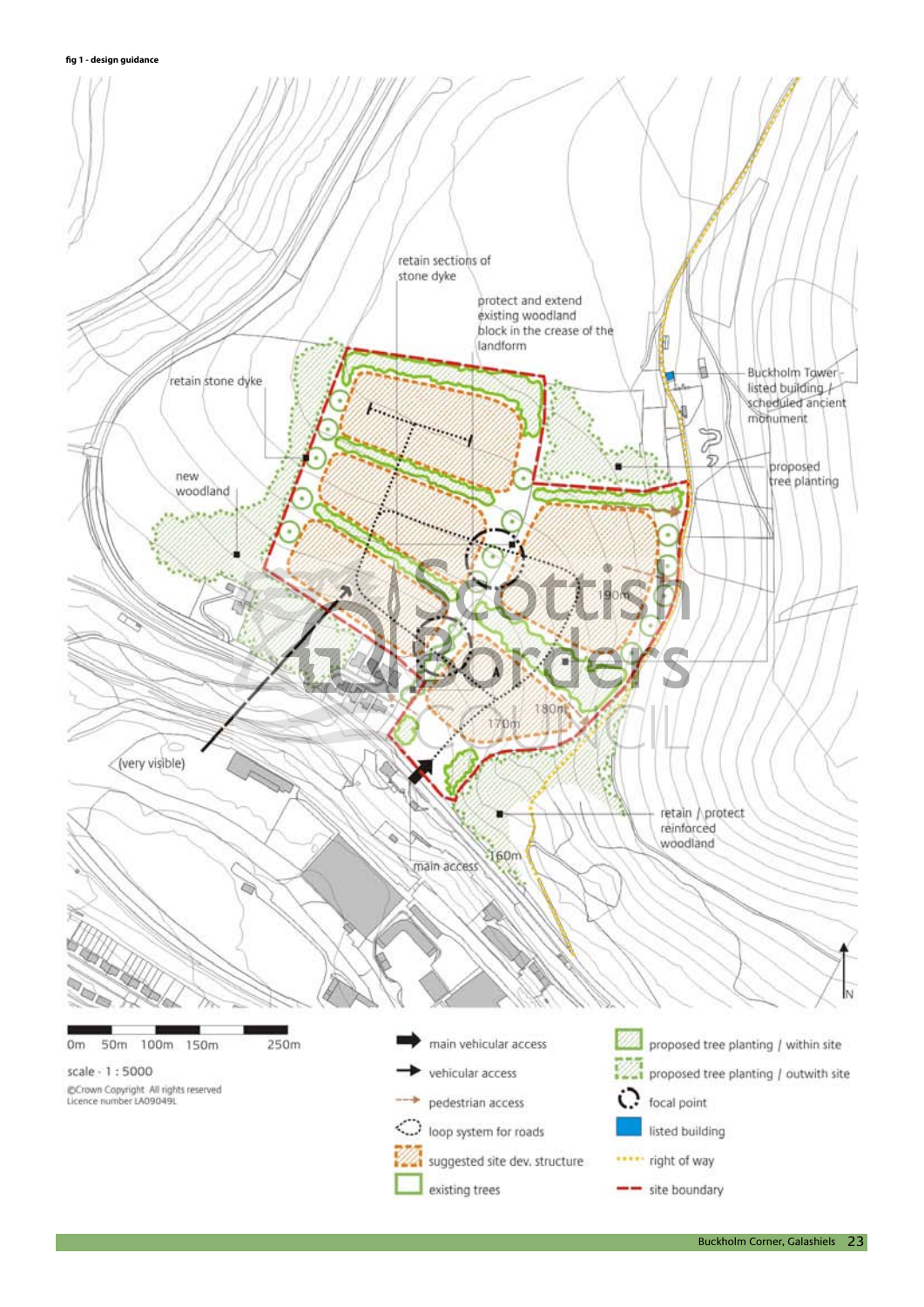identify and assess infrastructure upgrades required including possible improved linkage between the A6091 and the B6374. Developer contributions will be sought in this respect.

### Urban Design and Landscape

The key requirements for the development are:

#### Buildings and place making

- the development should demonstrate efficient use of energy and resources in terms of layout, orientation, construction and energy supply, to comply with Local Plan Policy G1
- the buildings should be 1 or 2 storey
- building colour themes should be white into buff render with grey roofs
- consideration should be given to the use of local sustainable materials, particularly stone and timber throughout the development
- site area A is considered to be the best location for affordable housing
- the buildings should present a frontage to the internal street system and could be terraces in part – the development should avoid presenting rear garden fencing to the principal street
- the focal points or places should be created as shown on the Design Guidance Plan
- the development should incorporate a footpath network through the site linking to the proposed focal points as shown on the design guidance plan on page 3 and to the Right of Way running to the east of the site

#### Landscape and orientation

- establishment of a permeable and outward looking high quality mixed residential development
- buildings should take advantage of views to the west and south
- buildings should be set out with the grain and contours of the site and the surrounding area
- by preference houses should not breach a ridgeline, but if this is unavoidable, a backdrop of trees of an appropriate scale should be introduced
- it is necessary to protect existing



below: contemporary housing in the landscape



vegetation on the site and extend and reinforce as shown on the plan

- existing landscape features represent opportunities for place-making and care should be taken to integrate important features as indicated above
- new blocks of woodland planting need to be substantial in size to work properly

#### Boundaries and edges

- the development should avoid making 'compartments' - ie overly uniform boundary planting around each site margin
- the use of inappropriate brick walls, coniferous hedges, decorative gateways to individual developments is not acceptable
- existing patterns of field walls/ hedges/woodland blocks/shelterbelts in the countryside around each site should be used for clues for new boundary or subdividing elements
- the site edge facing open countryside is potentially very unnatural and should be broken up with a combination of block woodland, hedgerow (with mature trees at intervals) and stone walls
- the edge along main roads should take references from the countryside



– stone walls, hedges and deciduous trees

- existing trees/hedges should be retained and protected even if they are not appropriate species as they help to marry new development to the landscape
- a sense of enclosure should be created throughout the development by linked frontages, garden walls and hedges and consistency of materials

#### Ecology and habitat

- a planning application for the development of this site will require to be supported by an Ecological Impact Assessment
- planting should focus on native species
- there are opportunities for habitat reinforcement and creation along the north, east and west boundaries of the site as well as along the northsouth running central spine

#### Parking and the external environment

The developer should consider a range of solutions to reduce the impact of car parking on the residential environment.